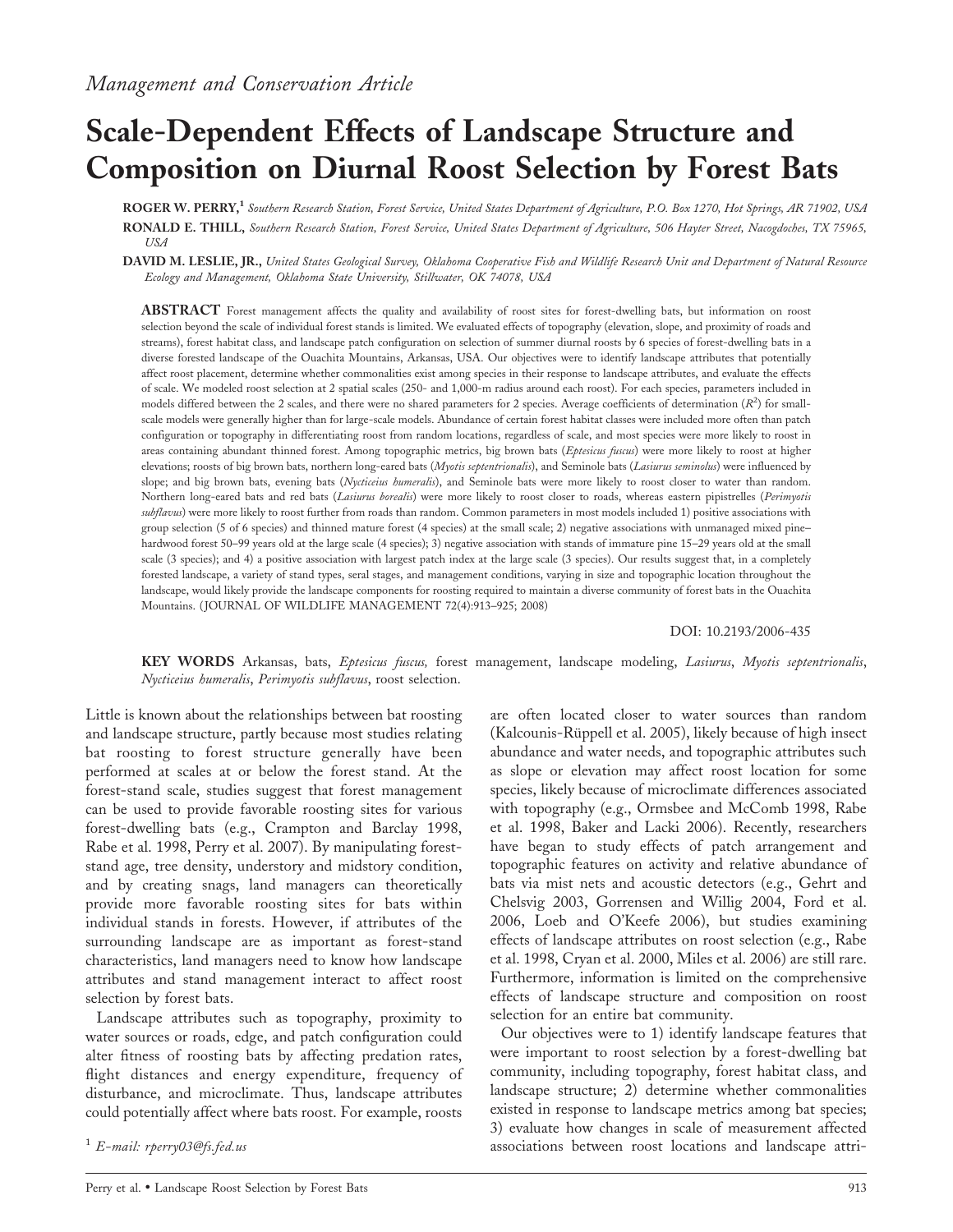butes; and 4) develop potential a priori models relating landscape features to bat roosting that can be tested in future studies. To address these objectives, we created logistic regression models to differentiate areas selected for roosting from random areas. We also modeled roost selection at 2 spatial scales to determine how relationships between landscape elements and roost selection were affected by changes in scale. We examined roost selection by 6 bat species: big brown (Eptesicus fuscus), evening (Nycticeius humeralis), northern long-eared (Myotis septentrionalis), eastern red (Lasiurus borealis), Seminole (Lasiurus seminolus), and eastern pipistrelle (Perimyotis subflavus) that occurred sympatrically in a diversely managed forest.

# STUDY AREA

We conducted our study in the 6,545-ha Upper Lake Winona Basin, situated in the Ouachita Mountains of central Arkansas, USA (34°48′N, 92°58′W). The Ouachita Mountains consisted of east–west oriented ridges where elevation was  $152-853$  m, mean annual precipitation ranged from 112 cm to 137 cm, and mean annual temperature ranged from  $13.9^{\circ}$  C to  $16.1^{\circ}$  C (Skiles 1981).

The study area was completely forested; no farms, houses, agricultural lands, or pastures existed in the study portion of the basin. Most of the basin consisted of mixed shortleaf pine (Pinus echinata)–hardwood forests managed by the Forest Service, United States Department of Agriculture (Ouachita National Forest; ONF). The basin also contained a mix of other forest types, primarily oak (Quercus spp.)hickory (Carya spp.). Intensively managed industrial timberlands (owned by Weyerhaeuser Company) accounted for 12% (778 ha) of the area. Those lands consisted primarily of closed canopy and thinned loblolly pine (Pinus taeda) plantations managed under a 30–35-year rotation (Perry et al. 2007).

National forestlands within the basin were divided into 6 management blocks (513-1,791 ha) where different silvicultural treatments were implemented in 2000. Blocks included pine–woodland restoration (1,232 ha); single-tree selection (864 ha); group selection (1,044 ha); mixed management (1,791 ha); and a mostly untreated block, which consisted primarily of mature, second-growth, pine– hardwood forest (836 ha; Perry et al. 2007). Throughout the basin, stands  $(16-90$  ha) that were either inoperable (e.g., slopes  $>35\%$ ), in regeneration (typically  $<$  50 yr of age), uneconomical to harvest, or dominated by uneconomical species such as hardwoods were interspersed within these treatment units. Thus, with its diversity of slopes, seral stages, ownership, and treatment history the basin contained most of the predominant forest types, aspects, and forestmanagement practices that existed in the Ouachita Mountains.

# METHODS

#### Bat Capture and Radiotelemetry

From mid-May to late July 2000–2005, we captured bats with mist nets at 21 trapping locations distributed throughout the basin. Trapping locations were primarily stream pools, but they included forest roads, ponds, and dry creek beds. We recorded bat species, mass, sex, and age (juv or ad; Racey 1974) for all captures. We followed the guidelines of the American Society of Mammalogists for the capture, handling, and care of mammals (Animal Care and Use Committee 1998).

We used 0.24–0.71-g radiotransmitters (Blackburn Transmitters, Nacogdoches, TX, and Holohil Systems Limited, Carp, ON, Canada) depending on bat species, with 10-21day battery life, to locate bats at their diurnal roost sites from mid-May to early August. We attached transmitters to the mid-scapular region with Skin Bond® surgical adhesive (Smith & Nephew, Inc., Largo, FL). Transmitter load was generally ,5% of body mass (Aldridge and Brigham 1988). We tracked each bat to its roost site the morning after capture and about 5 days per week until its signal was lost. To ensure locations were as accurate as possible, we visually located most bats in their roosts. We collected Global Positioning System (GPS) coordinates for each bat roost using GPS receivers with accuracy  $\pm 10$  m.

#### Vegetation and Topography Mapping

We conducted spatial analyses in ArcView® 3.2 and ArcMap® 8.3. We obtained digital maps of forest stand boundaries from ONF. We updated and corrected stand boundaries using 10-m digital color orthoquads (DOQs) as templates. We classified forest stands based on the Continuous Inventory of Stand Condition database; we updated those data by ground-truthing, and we used tree core data from most stands to verify stand ages. We digitized boundaries of habitat classes on industrial timberlands from 10-m DOQs and classified those data with ground-truthing.

We classified each stand into one of 12 forest habitat classes based on stand age, silviculture treatment, and forest type (Table 1; Perry et al. 2007). We combined silviculture treatments that resulted in forest stands with similar vertical and spatial structure. Thus, we combined single-tree selection stands and pine–woodland restoration areas, which were initially treated with similar thinning, midstory removal, and burning in 2000, into a ''thinned mature'' class. On industrial timberlands, we used 2 habitat classes for plantations: closed canopy plantations and older thinned plantations (Table 1), but we excluded young open clearcuts (<10 yr old) because they made up  $\langle 0.5\%$  of available habitat.

We included elevation, slope, distance to streams, and distance to roads in analyses as topographic features. No paved roads existed within the basin; primary roads were gravel and infrequently traveled and secondary roads included gated roads, recently closed roads, and 4-wheel drive trails. We obtained data layers for roads and streams from ONF, and updated those data using DOQs. We collected locations of secondary roads either by digitizing from DOQs or by GPS. Stream data layers included ponds, which were relatively uncommon,  $<$  0.5 ha, and created as a water source for wildlife and fire fighting.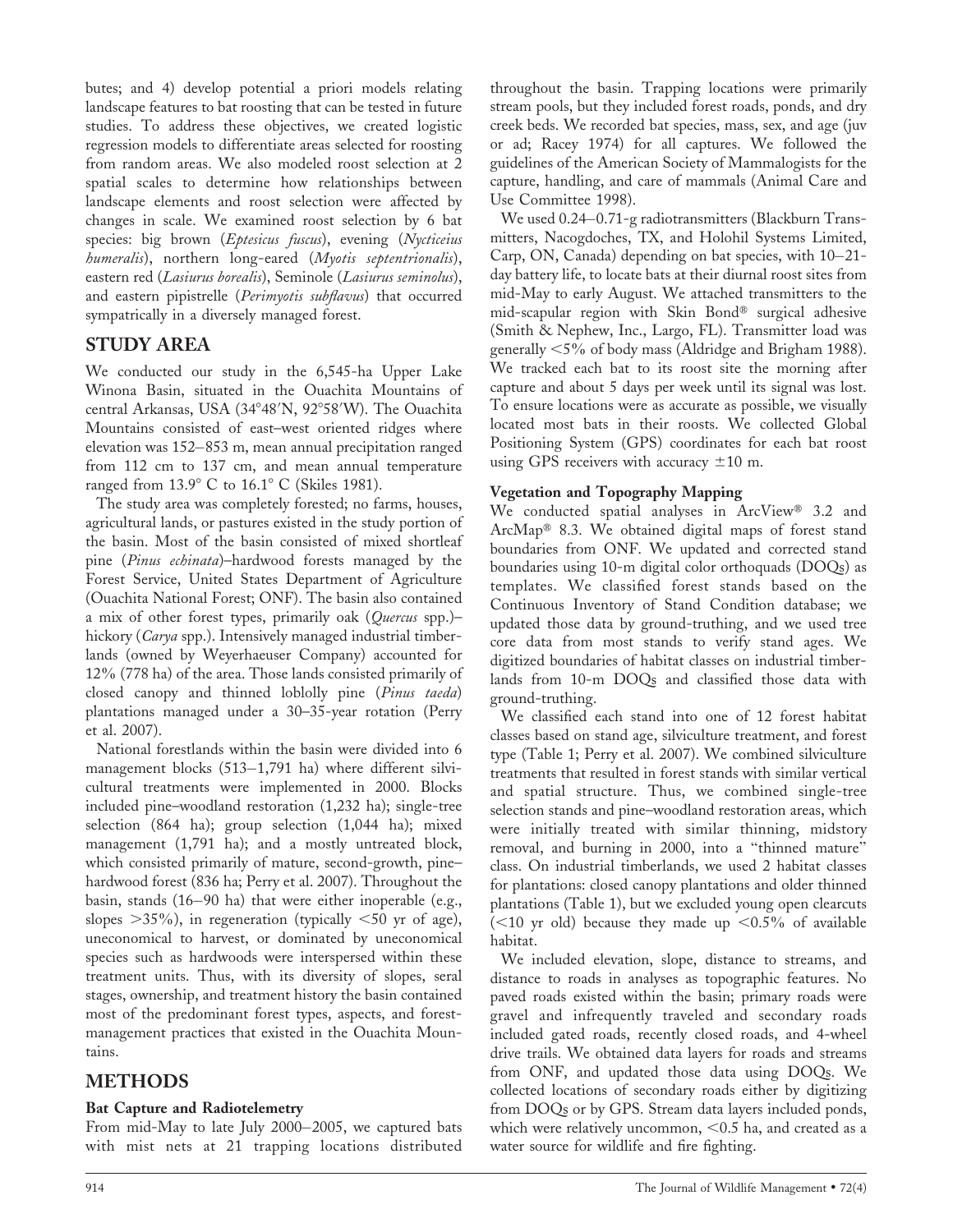Table 1. Forest habitat classes<sup>a</sup> included in logistic regression models of roost selection by forest bats in the Ouachita Mountains of central Arkansas, USA, 2000-2005.

| <b>Habitat</b> class   | Description                                                                                                                                                                                                                                                              |
|------------------------|--------------------------------------------------------------------------------------------------------------------------------------------------------------------------------------------------------------------------------------------------------------------------|
| Pine $\leq 15$ yr      | Even-aged pines, $\leq 15$ yr old                                                                                                                                                                                                                                        |
| Pine $15-29$ yr        | Even-aged pines, 15-29 yr old                                                                                                                                                                                                                                            |
| Hardwood 50-99 yr      | Hardwood stands, primarily even-aged, 50-99 yr old                                                                                                                                                                                                                       |
| Hardwood $>100$ yr     | Hardwood stands >100 yr old                                                                                                                                                                                                                                              |
| $PHb$ 30-49 yr         | Mixed pine-hardwood stands, primarily even-aged, 30-49 yr old                                                                                                                                                                                                            |
| PH 50-99 yr            | Mixed pine-hardwood stands, primarily even-aged, 50-99 yr old                                                                                                                                                                                                            |
| $PH \geq 100$ yr       | Mixed pine-hardwood stands, $\geq$ 100 yr old                                                                                                                                                                                                                            |
| Group selection        | Mature mixed pine-hardwood stands that had undergone mostly recent group selection harvest and matrix thinning                                                                                                                                                           |
| Thinned mature         | Mature (>50 yr old) mixed pine-hardwood stands that had undergone recent partial overstory reduction and<br>midstory removal; included young single-tree selection stands and pine-woodland restoration areas thinned to<br>13.8 m <sup>2</sup> /ha overstory basal area |
| Seedtree               | Pine seed tree cuts, open stands with scattered mature pines left for seed production                                                                                                                                                                                    |
| Industrial timberlands |                                                                                                                                                                                                                                                                          |
| Closed plantation      | Closed canopy loblolly pine plantations, approx. $14-25$ yr old                                                                                                                                                                                                          |
| Thinned plantation     | Older and thinned loblolly pine plantations, approx. 20-35 yr old                                                                                                                                                                                                        |

<sup>a</sup> See Perry et al. (2007) for details on silviculture treatments.

 $\overrightarrow{p} PH = \overrightarrow{m}$  ixed pine and hardwood.

#### Data Analysis

We generated a set of random locations for comparison with roost locations. To determine the area of available habitats where random locations were generated, we created a concave polygon that encompassed the outermost roosts in the study area and we considered that polygon the area of habitat available to bats. We created separate availability polygons for each species of bat. Within those polygons, we randomly generated 2 locations for each individual bat included in analyses.

Landscape structure and function possess inherent scales at which identifiable processes occur (Carlile et al. 1989, Turner 1989, Turner et al. 1989). However, justifying a biologically appropriate scale at which to model roost selection by forest bats is currently limited by a lack of empirical or theoretical knowledge. Therefore, we modeled relationships between locations of roosts and landscape metrics at 2 spatial scales to determine how those relationships were affected by changes in scale. We quantified patch configuration and the quantity of each habitat in 250-m and 1,000-m radii surrounding each random and roost location. We considered the 1,000-m radius similar in scale to habitat-use area. Although limited information is available on home-range size of many forest bats in the southeastern United States, the 1,000-m radius corresponded roughly with the average maximum distance traveled by red bats during foraging in forests of the southeastern United States (Elmore et al. 2005) and the average distance (1,137 m) between roost locations and foraging areas for eastern pipistrelles (Krishon et al. 1997). We used the 250-m radius to provide insight on site-specific locations of roosts.

At each roost and random location, we clipped a 250- and 1,000-m radius (19.6 ha and 314.2 ha, respectively) from vegetation maps. We then calculated landscape patch metrics (Table 2) and the total area of each forest habitat class (Table 1) within the 2 radii using Patch Analyst Grid (McGarigal and Marks 1995, Elkie et al. 1999). Because composition of the landscape changed during the study due to additional timber harvesting and aging of stands, we calculated separate landscape patch metrics and area of forest habitat classes for 3 time periods (2000–2002, 2003, and 2004–2005) that coincided with major changes in stand age classes and additional harvest treatments. We calculated the minimum straight-line distance from each roost and random location to the nearest road and stream. Distances from roosts and random points to the nearest road or stream included roads and streams that fell outside availability polygons. We used a 10-m digital elevation model of the study area to determine elevation and slope at each roost location and random location.

Individual bats frequently roosted at different sites within the same general area (usually the same stand) over multiple days; thus, roost locations for individuals were not spatially independent. To eliminate this spatial autocorrelation, we considered individual bats the experimental unit; we averaged landscape metrics for each bat and used these averaged values as the experimental unit. Although differences may occur in site selection between sexes of the same species (e.g., Cryan et al. 2000, Encarnação et al. 2005, Perry and Thill 2007c), sample size was not large enough for most species to conduct analysis by sex; therefore, we combined sexes for 4 of 6 species. We captured no female Seminole bats during the summer and only 3 female (all juvenile) evening bats, which we did not instrument. We included both sexes in models for big brown bats, northern long-eared bats, red bats, and pipistrelles, and most (69%) female roosts for these species were maternity.

For each species, we created a small- and large-scale logistic regression model to determine the best set of factors among forest habitat classes, patch configuration, and topographic metrics that predicted occurrence of roosts. We used conditional logistic regression, stratified by time periods, to account for year effects (Hosmer and Lemeshow 2000). Elevation, slope, and distance to nearest road or stream were not scale-dependent; thus, we included those measurements in both scale-dependent models.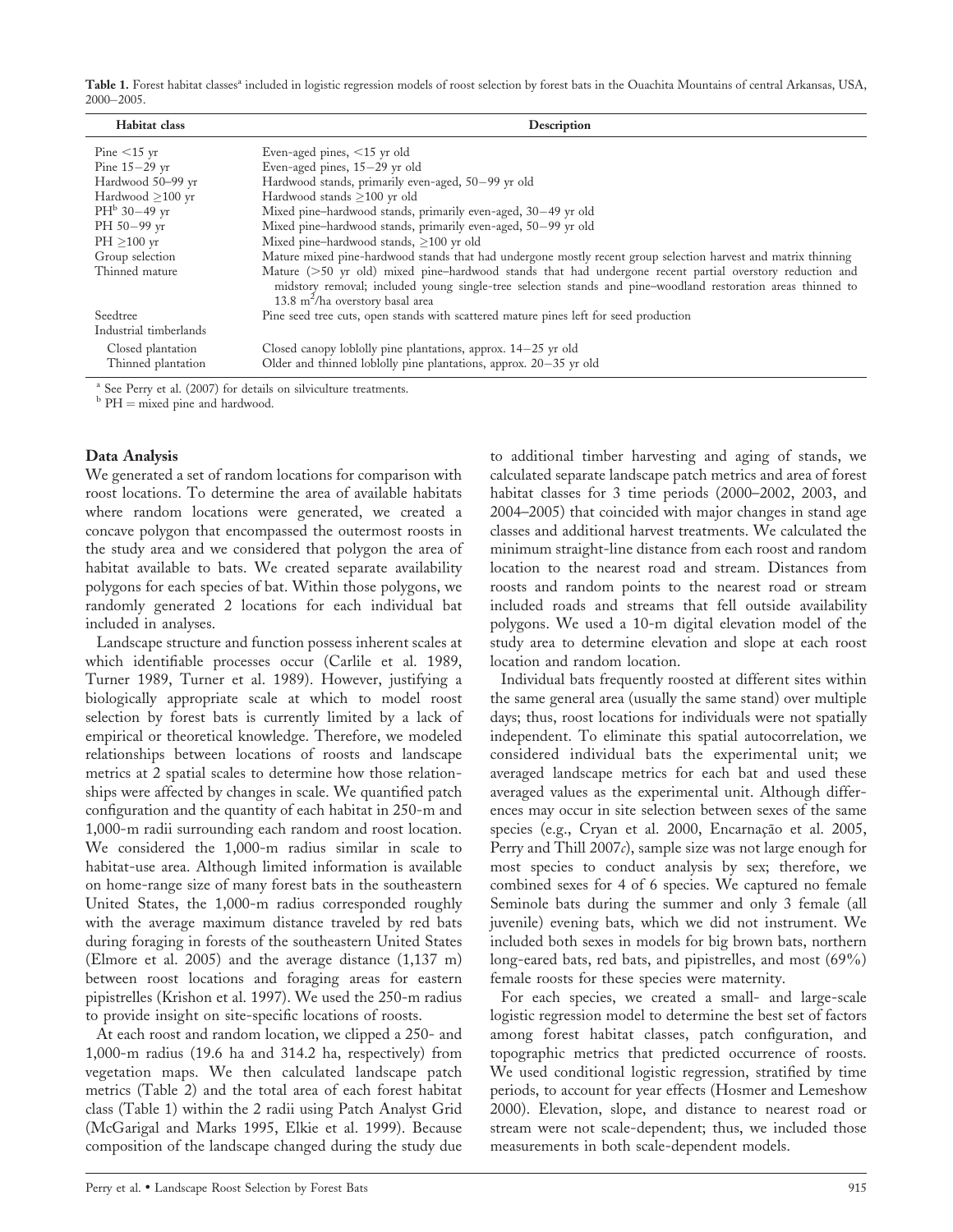Table 2. Patch configuration and topographic metrics included in logistic regression models of roost selection by forest bats in the Ouachita Mountains of central Arkansas, USA, 2000-2005.

| Landscape<br>metric    | Description                                               |
|------------------------|-----------------------------------------------------------|
| <b>NUMP</b>            | Total no. of patches in a designated landscape area (no.) |
| PR                     | Patch richness; no. of patch types (no.)                  |
| <b>MPS</b>             | Mean patch size in the landscape region (ha)              |
| PSCOV <sup>a</sup>     | Patch size $CV =$ patch size SD/mean patch size $(\%)$    |
| III <sup>a</sup>       | Interspersion juxtaposition index; measurement of patch   |
|                        | adjacency; range from 0 (uneven distribution) to          |
|                        | 100 (all patches are equally adjacent; $\%$ )             |
| SDI <sup>a</sup>       | Shannon's diversity index for patch types                 |
| SEI <sup>a</sup>       | Shannon's evenness index for patch types                  |
| LPI <sup>a</sup>       | Largest patch index; % of landscape composed of the       |
|                        | largest patch $(\% )$                                     |
| <b>TE</b>              | Total edge length (m)                                     |
| Elevation              | Elevation from digital elevation model (m above mean      |
|                        | sea level)                                                |
| Slope                  | Slope from digital elevation model $(\%)$                 |
| Distance to<br>streams | Straight-line distance to nearest stream (m)              |
| Distance<br>to roads   | Straight-line distance to nearest road (m)                |

<sup>a</sup> Complete mathematical description of metric in McGarigal and Marks (1995).

Unlike many other animals for which researchers have accumulated substantial information on ecology and habitat associations, little information is available on habitat associations for many forest bats (e.g., eastern pipistrelles). Furthermore, creating a set of competing a priori models based on the biology of species was problematic because little information is available on roost placement in relation to patch configuration, most forest types, and many seral stages. Therefore, we used an exploratory method to determine a set of candidate models for each species of bat and scale using a best subsets procedure, which selected the best 1-variable model, best 2-variable model, and so forth based on values of the chi-square statistic (SAS Institute 2000). Because many patch-configuration metrics were highly correlated ( $r \geq 0.70$ ), we included only 9 patch metrics (Table 2). We included 4 topographic metrics (Table 2) and 12 habitat variables (Table 1). To reduce the likelihood of overfitting models, we constrained the maximum number of variables allowed in candidate models such that  $\geq$ 10 observations (including random locations) had to be present for each variable included in the model (Peduzzi et al. 1996). To reduce the influence of independent variables with imprecise or erroneous estimates, we removed candidate models that contained variables with unusually large standard errors (e.g., Gutzwiller and Barrow 2001) and removed variables from models that caused complete or quasi-complete separation of data (Hosmer and Lemeshow 2000).

We determined the most parsimonious models among all candidate models based on values of Akaike's Information Criterion (AIC) modified for small samples ( $AIC<sub>c</sub>$ ; Burnham and Anderson 2002). We used multimodel inference by averaging parameter estimates of models within 2 units of Table 3. Numbers of individual bats (by sex) and numbers of diurnal summer roosts for 6 species of bat included in logistic regression models of roost selection in the Ouachita Mountains of central Arkansas, USA, 2000-2005.

|                         | No. of<br>individuals |          | No. of<br>roosts/<br>individual |           | Total no. |  |
|-------------------------|-----------------------|----------|---------------------------------|-----------|-----------|--|
| <b>Species</b>          | М                     | F        | Range                           | $\bar{x}$ | of roosts |  |
| Big brown bat           | 12                    | 4        | $1 - 5$                         | 2.1       | 34        |  |
| Northern long-eared bat | 21                    | 21       | $1 - 7$                         | 2.4       | 102       |  |
| Evening bat             | 17                    | $\Omega$ | $1 - 8$                         | 2.5       | 45        |  |
| Eastern red bat         | 22                    | 20       | $1 - 9$                         | 3.5       | 145       |  |
| Seminole bat            | 17                    | $\Omega$ | $1 - 6$                         | 3.0       | 51        |  |
| Eastern pipistrelle     | 21                    | 7        | $1 - 5$                         | 1.8       | 49        |  |
| Total                   | 110                   | 52       | $1 - 9$                         | 2.8       | 426       |  |

AIC<sub>min</sub>; we used weights calculated among all models within 2 units of  $AIC_{min}$  for weighted averages, and we calculated odds ratios (odds of roost location/odds of random location) from averaged parameters (Burnham and Anderson 2002). We calculated weighted unconditional standard errors for averaged parameter estimates (Burnham and Anderson 2002). For each parameter, we determined relative importance among all species using averaged models; importance was based on sums of Akaike weights (Burnham and Anderson 2002). Because importance was determined among averaged models for different species, relative importance values  $>1$  were possible. We evaluated model strength using a generalized coefficient of determination (maximum-rescaled  $R^2$ ; Nagelkerke 1991).

# RESULTS

From 2000 to 2005, we located 426 roosts for 162 individuals of 6 species (Table 3). Most individuals included in model synthesis were adults. Juveniles made up 7% of red bats, 14% of northern long-eared bat, and 14% of eastern pipistrelle bats. All evening, Seminole, and big brown bats were adults.

#### Species-Specific Responses

For big brown bats at the 250-m scale,  $R^2 = 0.55$  for the most parsimonious logistic model relating landscape attributes to presence of roosts, and one model was within 2 units of AIC<sub>min</sub> (Appendix). At the 1,000-m scale,  $R^2 =$ 0.35 for the most parsimonious model, and 3 additional models were within 2 units of  $AIC_{min}$ . At both scales, averaged models indicated that this species was more likely to roost in areas of less slope, higher elevation, closer to streams, and in areas containing more group selection than random locations (Table 4). At the 250-m scale, roosts had a greater likelihood of occurring in areas that contained lower amounts of pine 15-29 years old than random, and at the 1,000-m scale, roosts were more likely to be in regions of the basin with greater amounts of older  $(\geq 100$ -yr-old) hardwoods. In general, big brown bats were more likely to roost in relatively flat upland areas of the basin, near upland streams, and in areas containing partially harvested or unharvested mature stands. Most roosts were in thinned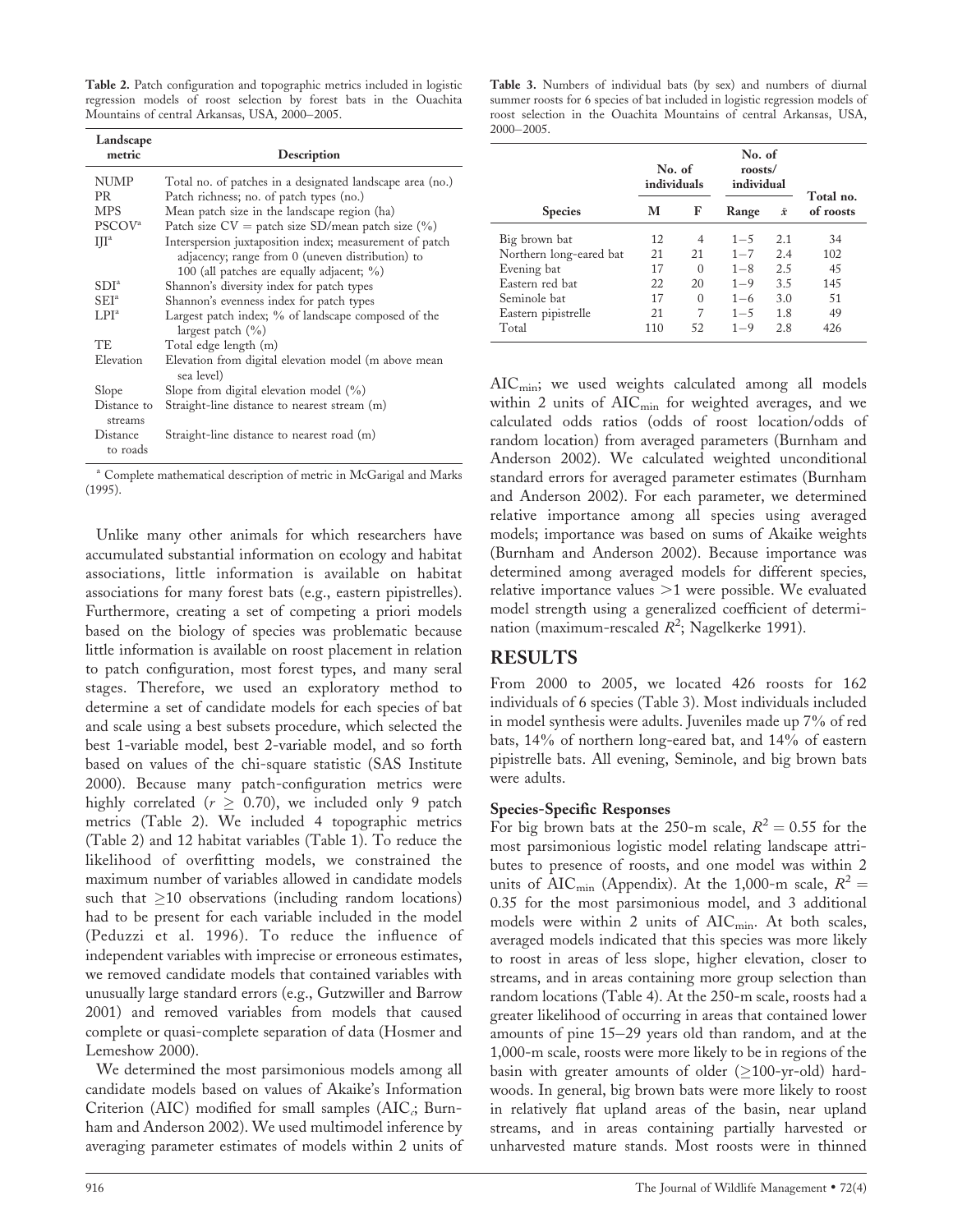Table 4. Model-averaged parameter estimates, weighted unconditional standard errors, and odds ratios for logistic regression models comparing landscape attributes surrounding diurnal summer roosts with random locations at 2 spatial scales for 6 bat species in the Ouachita Mountains of central Arkansas, USA, 2000-2005.

|                                  | Spatial scale         |                |                   |                      |                   |                   |  |  |
|----------------------------------|-----------------------|----------------|-------------------|----------------------|-------------------|-------------------|--|--|
|                                  |                       | $250$ m        |                   |                      | $1,000 \text{ m}$ |                   |  |  |
| Bat species<br>and parameter     | <b>Estimate</b>       | <b>SE</b>      | Odds <sup>a</sup> | Estimate             | <b>SE</b>         | Odds <sup>a</sup> |  |  |
| Big brown bat                    |                       |                |                   |                      |                   |                   |  |  |
| Pine $15-29$ yr <sup>b</sup>     | $-0.505$              | 0.524          | 0.604             |                      |                   |                   |  |  |
| Hardwood $\geq$ 100 yr           |                       |                |                   | 0.181                | 0.140             | 1.198             |  |  |
| Group selection                  | $0.330*$              | 0.149          | 1.391             | 0.002                | 0.002             | 1.002             |  |  |
| Elevation                        | $0.065*$              | 0.025          | 1.067             | $0.037*$             | 0.018             | 1.038             |  |  |
| Slope                            | $-0.118$              | 0.071          | 0.889             | $-0.122$             | 0.063             | 0.885             |  |  |
| Distance to streams <sup>c</sup> | $-0.011$              | 0.007          | 0.989             | $-0.003$             | 0.003             | 0.997             |  |  |
| Northern long-eared bat          |                       |                |                   |                      |                   |                   |  |  |
| Pine $15-29$ yr                  | $-0.105$              | 0.074          | 0.900             |                      |                   |                   |  |  |
| $PH \geq 100$ yr                 |                       |                |                   | $0.032*$             | 0.011             | 1.033             |  |  |
| PH 50-99 yr                      |                       |                |                   | $-0.023*$            | 0.006             | 0.978             |  |  |
| Seedtree<br>Group selection      | 0.007                 | 0.011          | 1.007             | $0.062*$             | 0.030             | 1.064             |  |  |
| Thinned mature                   | $0.068*$              | 0.028          | 1.070             |                      |                   |                   |  |  |
| Closed plantation                |                       |                |                   | $-0.031*$            | 0.013             | 0.970             |  |  |
| Slope                            | $0.079*$              | 0.030          | 1.082             |                      |                   |                   |  |  |
| Distance to roads                | $-0.005*$             | 0.002          | 0.995             |                      |                   |                   |  |  |
| <b>NUMP</b>                      |                       |                |                   | $-0.016$             | 0.019             | 0.984             |  |  |
| TE                               |                       |                |                   | 0.001                | 0.001             | 1.001             |  |  |
| IJI                              |                       |                |                   | 0.012                | 0.012             | 1.012             |  |  |
| LPI                              |                       |                |                   | 0.022                | 0.018             | 1.022             |  |  |
| Evening bat                      |                       |                |                   |                      |                   |                   |  |  |
| Hardwood 50-99 yr                | 0.336                 | 0.180          | 1.399             | $0.038*$             | 0.019             | 1.039             |  |  |
| PH 50-99 yr                      |                       |                |                   | $-0.016*$            | 0.008             | 0.984             |  |  |
| Hardwood $\geq$ 100 yr           |                       |                |                   | 0.077                | 0.098             | 1.081             |  |  |
| Group selection                  | $0.282*$              | 0.141          | 1.326             |                      |                   |                   |  |  |
| Thinned mature                   | $0.256*$              | 0.089          | 1.292             |                      |                   |                   |  |  |
| Distance to streams              |                       |                |                   | $-0.001$<br>$-0.025$ | 0.001<br>0.015    | 0.999<br>0.976    |  |  |
| Closed plantation<br><b>MPS</b>  | $-0.310$              | 0.164          | 0.733             |                      |                   |                   |  |  |
| <b>NUMP</b>                      | $-0.383$              | 0.329          | 0.682             |                      |                   |                   |  |  |
|                                  |                       |                |                   |                      |                   |                   |  |  |
| Eastern red                      |                       |                |                   |                      |                   |                   |  |  |
| PH $\geq$ 100 yr                 | 0.124<br>0.071        | 0.095<br>0.037 | 1.132<br>1.074    |                      |                   |                   |  |  |
| Group selection<br>Seedtree      |                       |                |                   | $-0.051$             | 0.040             | 0.950             |  |  |
| PH 30-49 yr                      | $-0.040$              | 0.051          | 0.961             |                      |                   |                   |  |  |
| Pine 15-29 yr                    |                       |                |                   | $-0.001$             | 0.001             | 0.999             |  |  |
| Distance to roads                | $-0.003$              | 0.002          | 0.997             | $-0.003*$            | 0.002             | 0.997             |  |  |
| SDI                              | $-1.441*$             | 0.573          | 0.237             |                      |                   |                   |  |  |
| <b>PSCOV</b>                     |                       |                |                   | $-0.003$             | 0.003             | 0.997             |  |  |
| LPI                              |                       |                |                   | 0.033                | 0.024             | 1.034             |  |  |
| TE                               |                       |                |                   | 0.001                | 0.001             | 1.001             |  |  |
| Seminole                         |                       |                |                   |                      |                   |                   |  |  |
| Hardwood 50-99 yr                |                       |                |                   | $-0.118*$            | 0.046             | 0.889             |  |  |
| PH 50-99 yr                      |                       |                |                   | $-0.053*$            | 0.020             | 0.948             |  |  |
| Pine $\leq$ 15 yr                |                       |                |                   | $-0.725$             | 0.431             | 0.484             |  |  |
| Hardwood $\geq$ 100 yr           |                       |                |                   | $-0.041*$            | 0.018             | 0.960             |  |  |
| Thinned mature                   | 0.099                 | 0.065          | 1.104             |                      |                   |                   |  |  |
| Slope<br>Distance to streams     | $-0.022$<br>$-0.012*$ | 0.024<br>0.004 | 0.978<br>0.988    |                      |                   |                   |  |  |
| PR                               |                       |                |                   | $-1.403*$            | 0.582             | 0.246             |  |  |
| $\operatorname{TE}$              | $-0.003*$             | 0.001          | 0.997             |                      |                   |                   |  |  |
|                                  |                       |                |                   |                      |                   |                   |  |  |

mature (52.9%) or group selection stands (26.5%; Perry et al. 2007), and all roosts were in pine snags.

For northern long-eared bats at the 250-m scale,  $R^2$  = 0.29 for the most parsimonious logistic model relating landscape attributes to presence of roosts, and 2 additional models were within 2 units of  $\mathrm{AIC}_{\mathrm{min}}$  (Appendix). At the 1,000-m scale,  $R^2 = 0.35$  for the most parsimonious model and 4 additional models were within 2 units of AIC<sub>min</sub>. At the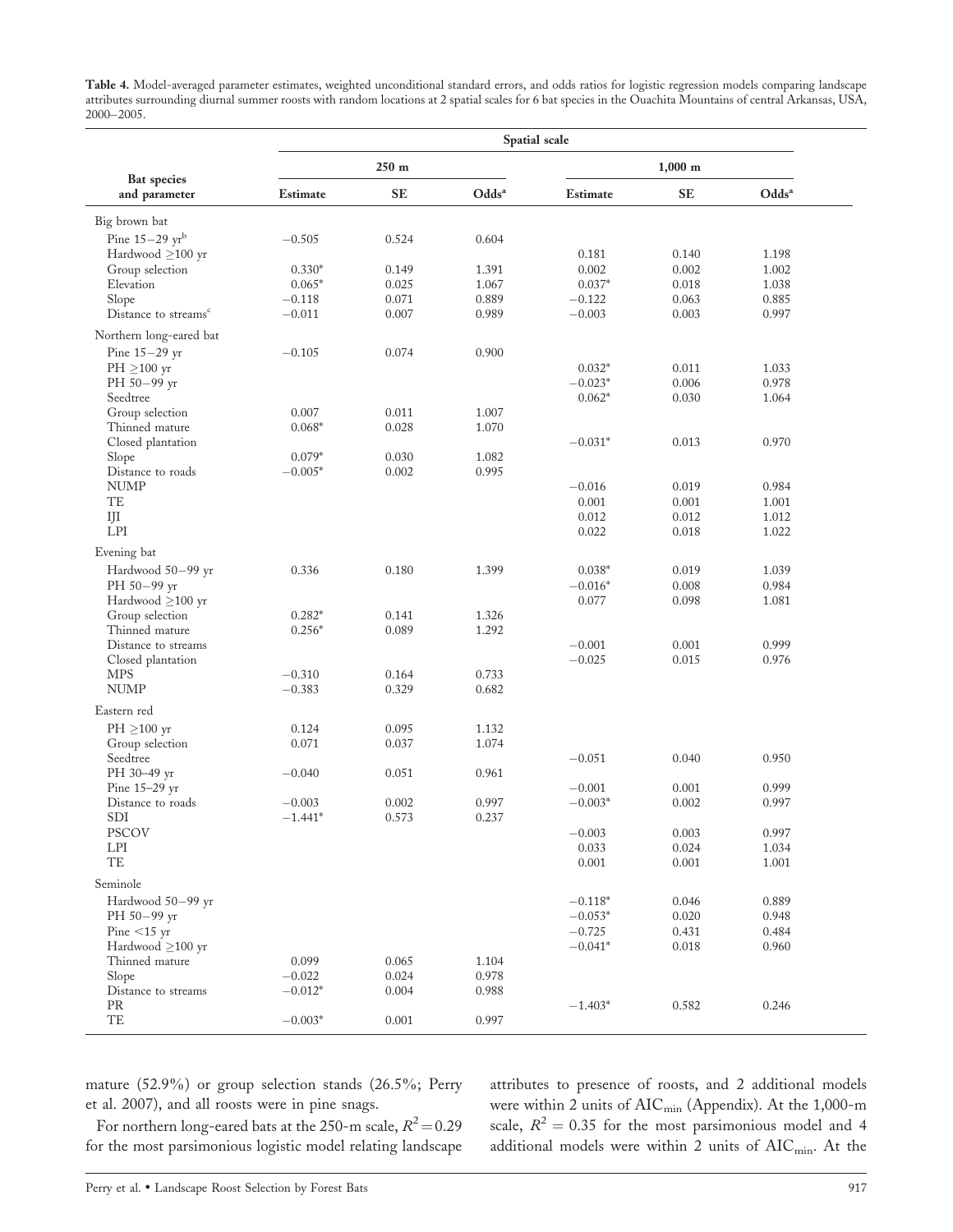|                              |                 |                 |                   | Spatial scale   |                       |                   |  |  |  |
|------------------------------|-----------------|-----------------|-------------------|-----------------|-----------------------|-------------------|--|--|--|
|                              |                 | $250 \text{ m}$ |                   |                 | $1,000 \; \mathrm{m}$ |                   |  |  |  |
| Bat species<br>and parameter | <b>Estimate</b> | <b>SE</b>       | Odds <sup>a</sup> | <b>Estimate</b> | <b>SE</b>             | Odds <sup>a</sup> |  |  |  |
| Eastern pipistrelle          |                 |                 |                   |                 |                       |                   |  |  |  |
| Pine $15-29$ yr              | $-0.087$        | 0.088           | 0.917             | $-0.025*$       | 0.012                 | 0.975             |  |  |  |
| Pine $\leq 15$ yr            |                 |                 |                   | 0.048           | 0.045                 | 1.050             |  |  |  |
| Hardwood 50–99 yr            | $0.217*$        | 0.083           | 1.242             |                 |                       |                   |  |  |  |
| Hardwood $>100$ yr           |                 |                 |                   | 0.667           | 0.373                 | 1.948             |  |  |  |
| PH 50-99 yr                  |                 |                 |                   | $-0.015*$       | 0.007                 | 0.985             |  |  |  |
| $PH \geq 100$ yr             | $0.399*$        | 0.143           | 1.490             |                 |                       |                   |  |  |  |
| Group selection              | $0.237*$        | 0.095           | 1.267             |                 |                       |                   |  |  |  |
| Thinned mature               | $0.178*$        | 0.065           | 1.195             | $-0.008$        | 0.005                 | 0.992             |  |  |  |
| Distance to roads            | 0.004           | 0.002           | 1.004             | 0.002           | 0.002                 | 1.003             |  |  |  |
| <b>PR</b>                    | 0.412           | 0.327           | 1.509             |                 |                       |                   |  |  |  |
| <b>LPI</b>                   | 0.014           | 0.013           | 1.014             | $0.075*$        | 0.023                 | 1.078             |  |  |  |
| IJI                          |                 |                 |                   | $0.140*$        | 0.058                 | 1.150             |  |  |  |
| <b>PSCOV</b>                 | 0.003           | 0.003           | 1.003             |                 |                       |                   |  |  |  |

<sup>a</sup> Comparison of roost sites with random locations: odds = odds ratio for presence of roosts (odds roost/odds random). b For definitions of parameters, see Tables 1 and 2.

<sup>c</sup> Because roads and streams were distance measures, – indicates roosts were more likely to be closer to these landscape features than random.

\* 95% CIs for parameter estimates did not contain zero.

250-m scale, the averaged model indicated this species was more likely to roost in areas containing abundant thinned mature forest and group selection, but lower amounts of pine 1529 years old (Table 4). Furthermore, roosts of northern long-eared bats were more likely closer to roads and in areas with greater slope than at random locations. At the 1,000-m scale, the parameter-averaged model indicated roosts were more likely to be in regions of the basin that had abundant pine seed tree stands and lower amounts of closed canopy pine plantations. Although many (22.5%) roosts were in unthinned stands of mixed pine–hardwood 50–99 years old (Perry et al. 2007), at the 1,000-m scale northern long-eared bats were associated with areas containing lower amounts of that habitat type. At the larger scale, roosts were associated with areas having fewer number of patches (NUMP), more edge (TE), greater interspersion index (IJI), and greater largest patch index (LPI) than random. In general, northern long-eared bats roosted in steeper regions of the basin that were managed with partial or no harvest, and away from areas dominated by dense young forests. Seventy-one percent of northern long-eared bat roosts were in pines, and 90% of roosts were in snags (Perry and Thill  $2007c$ ).

For male evening bats at the 250-m scale,  $R^2 = 0.44$  for the most parsimonious logistic model relating landscape attributes to roosts locations (Appendix). At the 1,000-m scale,  $R^2 = 0.35$  for the most parsimonious model and 2 additional models were within 2 units of  $AIC_{min}$  (Appendix). At the 250-m scale, the averaged model indicated roosts of male evening bats were more likely located in areas containing greater amounts of hardwood 50-99 years old, group selection, and thinned mature forest than random locations (Table 4). Furthermore, roost locations were more likely to be in areas dominated by smaller patches (MPS) and a lower overall number of patches (NUMP). At the 1,000-m scale, averaged models indicated that roosts of male evening bats were more likely to be in areas containing hardwood 50-99 years old and hardwood  $\geq$ 100 years old, but less closed canopy pine plantation than random locations; roosts were located closer to streams than random. Although many (19.1%) roosts were in stands of mixed pine–hardwood 50–99 years old (Perry et al. 2007), roosts were more likely to be in areas containing less of that habitat at the 1,000-m scale. Generally, male evening bats roosted in areas that contained abundant partially harvested pine– hardwood stands interspersed with stands of unharvested hardwood that were close to streams, but bats were less likely to roost in portions of the study area dominated by continuous forests of unmanaged mixed pine–hardwood. Most (57.4%) roosts were in thinned mature stands (Perry et al. 2007); 39% of roosts were in pines, 63% were in hardwoods, and 63% were in snags.

For eastern red bats at the 250-m scale,  $R^2 = 0.19$  for the most parsimonious logistic model relating landscape attributes to presence of roosts, and 2 additional models were within 2 units of  $AIC_{min}$  (Appendix). At the 1,000-m scale,  $R^2 = 0.10$  for the most parsimonious model, and 5 additional models were within 2 units of  $AIC_{min}$ . At the 250-m scale, the averaged model indicated red bats were more likely to roost in areas containing greater amounts of group selection and older ( $\geq$ 100 yr old) forests of mixed pine–hardwood and lower amounts of immature (30–49 yr old) mixed pine–hardwood than random locations (Table 4). Furthermore, roosts were associated with areas of lower diversity (SDI). At both scales, red bats roosts were closer to roads than random. At the 1,000-m scale, roosts of red bats were more likely in areas containing lower amounts of seed tree harvesting and pine 15–29 years old than random and were in areas dominated by larger patches (LPI), with more edge (TE), and less variability in patch size (PSCOV). Most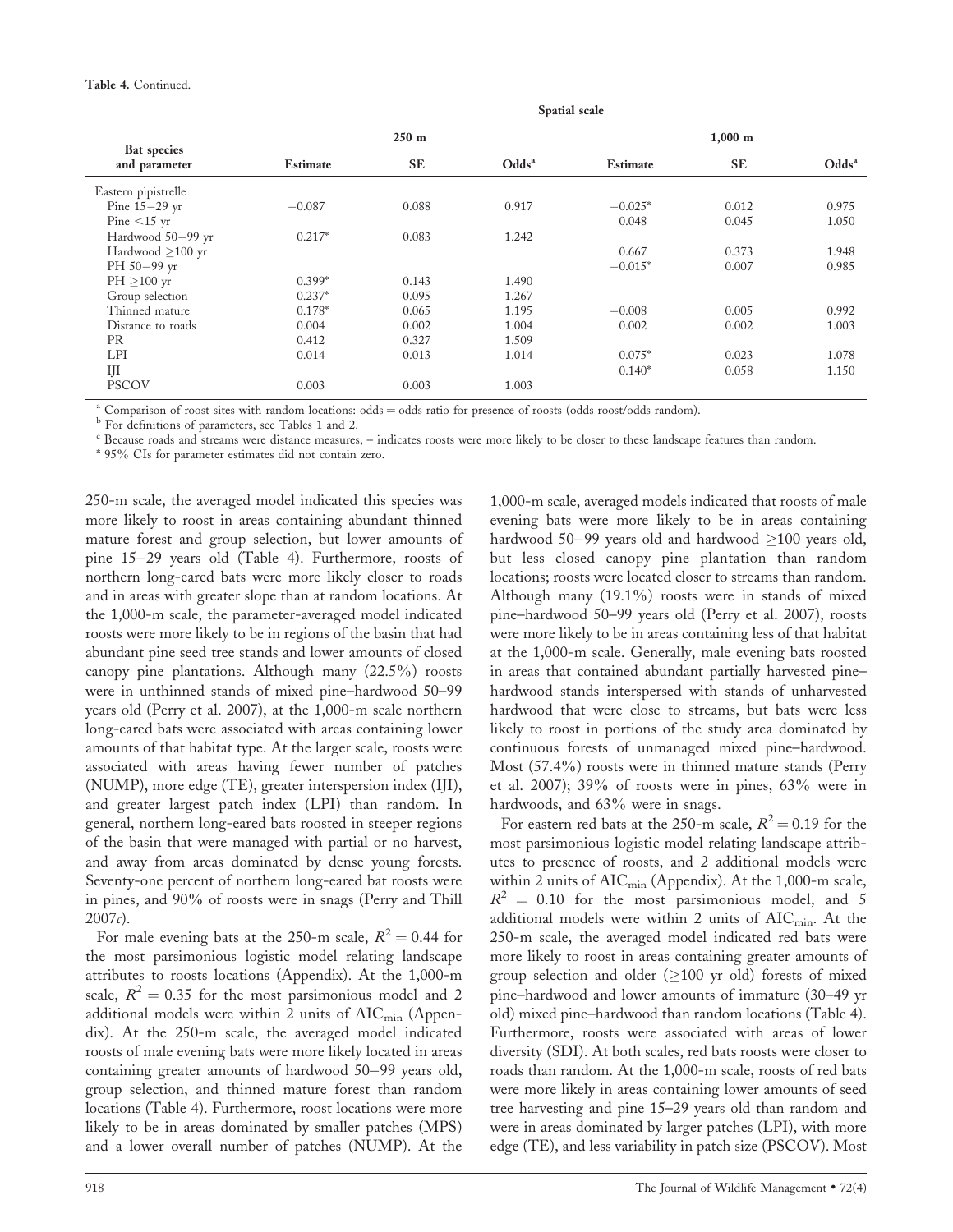roosts were in thinned mature stands (28.3%) or unharvested stands of mixed pine–hardwood 50–99 years old (24.8%; Perry et al. 2007) and 98% of roosts were in foliage of hardwoods.

For male Seminole bats at the 250-m scale,  $R^2 = 0.60$  for the most parsimonious logistic model relating landscape attributes to presence of roosts, and one additional model was within 2 units of  $AIC_{min}$  (Appendix A). At the 1,000-m scale,  $R^2$  for the most parsimonious model was 0.74, and no other models were within 2 units of  $AIC_{min}$ . At the 250-m scale, roosts of male Seminole bats were more likely located in areas with greater amounts of thinned mature habitat, less edge (TE), less slope, and closer to streams than random (Table 4). At the 1,000-m scale, roosts of male Seminole bats were more likely in areas with less unthinned forests of mixed pine–hardwood or hardwood 50–99 years old, less hardwood  $\geq 100$  years old, less pine <15 years old, and lower patch richness (PR) than random. In general, male Seminole bats roosted in homogeneous areas of thinned forests that contained abundant pines and few hardwoods, that were near streams, and in areas with little slope. Most roosts (60.8%) were in thinned mature stands and they rarely roosted in unthinned forests; all roosts were in foliage of live trees, and 95% of roosts were in pines (Perry and Thill 2007b).

For eastern pipistrelles at the 250-m scale,  $R^2 = 0.52$  for the most parsimonious logistic model relating landscape attributes to presence of roosts, and 3 other models were within 2 units of  $AIC_{min}$  (Appendix). At the 1,000-m scale,  $R^2$  = 0.47 for the most parsimonious model and 3 additional models were within 2 units of  $AIC_{min}$  (Appendix). At the 250-m scale, the averaged model indicated pipistrelles were more likely to roost in areas containing more group selection and hardwood 50–99 years old, mixed pine–hardwood  $\geq$ 100 years old, greater patch richness, and variability in patch size (PSCOV) than random (Table 4). At both scales, roosts were more likely located in areas with lower amounts of pine 15-29 years old, greater LPI, and further from roads than random. At the 1,000-m scale, roosts were more likely to be in areas with less mixed pine–hardwood 50–99 years old, more pine  $\leq 15$  years old, more hardwood  $\geq 100$  years old, and greater interspersion (IJI) of patch types than random. Oddly, thinned mature habitats had a positive effect at the small scale, but a negative effect at the large scale. In general, eastern pipistrelles were associated with areas containing mature stands with a hardwood component and a good interspersion of diverse patch types and sizes. Most roosts were located in unharvested 50–99-year-old stands of mixed pine–hardwood (22.4%) or hardwood (34.7%; Perry et al. 2007), and all roosts were in tree foliage (Perry and Thill 2007a).

#### Summary of Parameters Included in Models

Among all species, 7 parameters that were included in models generally had a positive influence on roost selection, 8 had a mixed effect, 8 had mostly inverse effects, and 2 were not included in any models (Table 5). Amount of group selection and thinned mature forest, distance to streams, and LPI were included most often in models as a positive influence on roost selection. Amount of immature pine 15–29 years old and mixed pine–hardwood 50–99 years old were the most often included parameters with inverse relationships with roost selection. Thinned plantation and Shannon's evenness index of patch types (SEI) were not included in any models. Based on importance values, the 2 parameters with the highest importance values at the small scale were group selection and thinned mature (Table 5). At the large scale, the 2 most important parameters were hardwoods  $\geq 100$  years old and mixed pine–hardwood 50–99 years old. Mean importance of forest-habitat classes was 1.12 ( $\pm$  0.45 SE) at the small scale and 1.46 ( $\pm$  0.36) at the large scale, mean importance of topographic metrics was 2.08 ( $\pm$  0.40) at the small scale and 1.08 ( $\pm$  0.18) at the large scale, and mean importance of patch metrics was 0.49  $(\pm 0.14)$  at the small scale and 0.68 ( $\pm$ 0.28) at the large scale.

#### DISCUSSION

#### Scale

Land ownership, historical land uses, and topoedaphic factors can create associations between topography and habitats that are infrequently addressed in landscape studies. In general, forest cover and management patterns differed throughout our study area according to slope, aspect, soils, and ownership; these fundamentally different regions were aggregated into larger blocks than typical stand sizes  $(16-18)$ ha). Lowland areas (more fertile) were historically owned and managed by Weyerhaeuser Company using intensive even-aged silviculture. That region was dominated by closed canopy and thinned loblolly pine plantations. Regions of the basin with moderate slope and south-facing aspects were primarily natural pine forests and were managed by the United States Forest Service (USFS) for timber production; these areas included substantial amounts of partial harvesting. Areas too steep (generally  $>35\%$ ) for logging were typically mature or older forests with little silvicultural activity. Thus, the larger scale analysis (1,000-m) generally characterized roost selection among these broad categories of management, whereas the small scale (250 m) was more indicative of site selection within these broader areas of management. Some species (e.g., northern long-eared bats and big brown bats) tended to roost more in upland areas dominated by USFS land ownership, natural stands, or uneven-aged management, whereas others (such as red bats) roosted throughout the basin.

Small-scale models were generally more powerful than large-scale models at describing relationships between landscapes and roost selection (average  $R^2$  values were 8% higher in small-scale models than in large-scale models). For most species, parameters included in models differed between the 2 scales. For Seminole bats and northern longeared bats, small-scale and large-scale models shared no common parameters. Both large- and small-scale models contained preferred and avoided roosting habitats. For example, the small-scale model for northern long-eared bats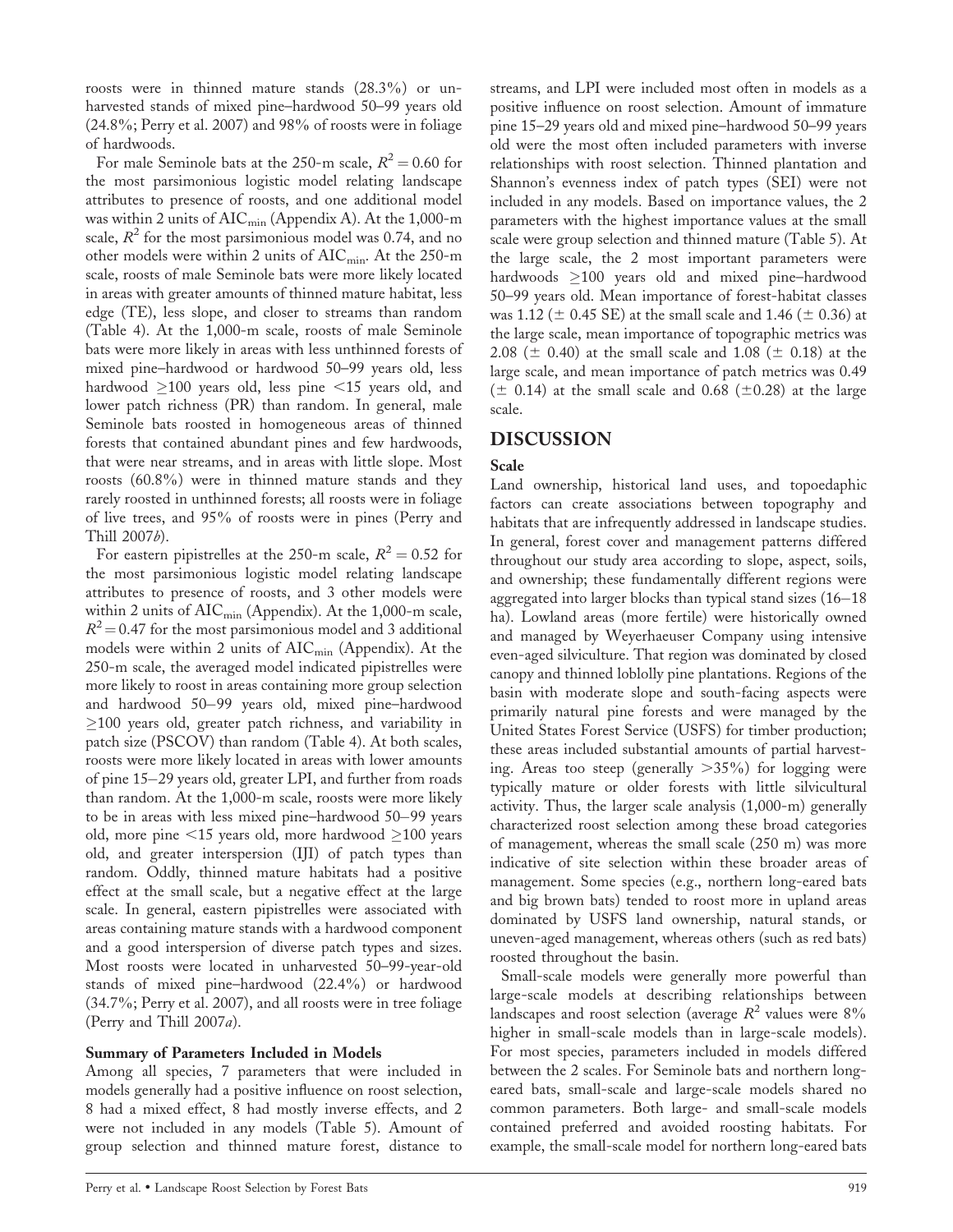| Table 5. Number of species-specific models that contained each parameter (grouped by general effect on roost selection), influence $(+$ or $-)$ of each parameter, |
|--------------------------------------------------------------------------------------------------------------------------------------------------------------------|
| and relative interspecies importance (based on sums of Akaike wt) on roost selection by 6 species of forest bat measured at 2 spatial scales in the Ouachita       |
| Mountains of central Arkansas, USA, 2000–2005.                                                                                                                     |

|                              | 250-m scale                |            |                          | $1,000$ -m scale |
|------------------------------|----------------------------|------------|--------------------------|------------------|
| Parameter                    | No. models                 | Importance | No. models               | Importance       |
| Mostly positive              |                            |            |                          |                  |
| Group selection <sup>a</sup> | $+ + + + + +$ <sup>b</sup> | 4.23       |                          | 0.21             |
| Thinned mature               | $++++$                     | 3.84       |                          | 1.00             |
| LPI                          | $^{+}$                     | 0.34       | $+ + +$                  | 2.52             |
| Distance to streams          | $+ +$                      | 2.00       | $++$                     | 0.75             |
| $PH \geq 100$ yr             | $+ +$                      | 1.65       | $+$                      | 1.00             |
| IJI                          |                            | 0.00       | $+ +$                    | 1.31             |
| Elevation                    | $\boldsymbol{+}$           | 1.00       | $+$                      | 1.00             |
| Mixed                        |                            |            |                          |                  |
| Distance to roads            | $- + +$                    | 2.84       | $-+$                     | 1.60             |
| Hardwood 50-99 yr            | $++$                       | 1.84       | $-+$                     | 2.00             |
| Hardwood $\geq$ 100 yr       |                            | 0.00       | $++ +$                   | 3.21             |
| TE                           | $\overline{\phantom{0}}$   | 1.00       | $+ +$                    | 0.91             |
| Seedtree                     |                            | 0.00       | $-+$                     | 1.67             |
| Pine $\leq 15$ yr            |                            | 0.00       | $- +$                    | 1.35             |
| <b>PSCOV</b>                 | $^{+}$                     | 0.24       | $\overline{\phantom{0}}$ | 0.26             |
| PR                           | $^{+}$                     | 0.35       | $\overline{\phantom{0}}$ | 1.00             |
| Mostly inverse               |                            |            |                          |                  |
| Pine $15-29$ yr              |                            | 1.61       |                          | 1.10             |
| PH 50-99 yr                  |                            | 0.00       |                          | 4.00             |
| Slope                        | $-- +$                     | 2.48       |                          | 1.00             |
| Closed plantation            |                            | 0.00       |                          | 2.00             |
| <b>NUMP</b>                  |                            | 0.48       |                          | 0.13             |
| <b>MPS</b>                   |                            | 1.00       |                          | 0.00             |
| SDI                          |                            | 1.00       |                          | 0.00             |
| PH 30-49 yr                  | $\overline{\phantom{0}}$   | 0.26       |                          | 0.00             |
| No relationship              |                            |            |                          |                  |
| <b>SEI</b>                   |                            | 0.00       |                          | 0.00             |
| Thinned plantation           |                            | 0.00       |                          | 0.00             |

<sup>a</sup> For definitions of parameters, see Tables 1 and 2.

 $b$  Each + indicates this parameter was included in an averaged model for one species and had a positive relationship with roost selection, – indicates an inverse relationship, and blank spaces indicates the parameter was not included in any models. For distance to roads and streams, signs of parameter estimates were changed to indicate if proximity had a positive effect (+) or negative effect (-) on roost placement.

included a positive association with thinned mature habitats, whereas the large-scale model included positive associations with mixed pine–hardwood  $\geq$ 100 years old and seed tree stands; these associations are reflective of stand-level habitat preferences derived from Euclidean-distance analyses (Perry et al. 2007). Thus, both small- and large-scale models each contained parameters that were potentially important to roost selection in bats.

Roost selection within a landscape is likely affected by attributes beyond those of the stand selected for roosting, but effects of many landscape attributes may differ according to scale of measurement (scale dependency). For example, habitats that contained the greatest numbers of roosts, including thinned mature and group selection (Perry et al. 2007), were more often included as positive associations in small-scale models. Thus, small-scale models were likely more reflective of stand-level habitat selection, whereas parameters included in large-scale models may be more important to other aspects of bat ecology, such as foraging. Because the 1,000-m scale was similar in scale to homerange size for many bat species, that area likely included most of the habitats required for the daily needs of individuals. Proximity to water sources, flight corridors, and foraging areas, as well as predator densities, frequency of human disturbance, and topographic microclimate could potentially affect the selection process within a landscape.

#### Forest Habitats

Forest habitat classes were typically included more often than patch configuration or topography in models differentiating roost from random locations, suggesting roost selection may be influenced more by habitat attributes (e.g., forest type and seral stage) than other features of the landscape. Because we created forest habitat classes based on differences in forest structure that would potentially affect roosting microhabitat, it is not surprising that habitat classes had a strong influence on roost locations. Studies of bat activity suggest that microhabitat or stand-level effects are typically stronger than landscape-level effects (Gehrt and Chelsvig 2003, Ford et al. 2006, Loeb and O'Keefe 2006).

Many species roosted in areas containing abundant uncluttered forest that resulted from recent management (thinning, partial harvest, and burning). Group selection and thinned mature habitats had the highest positive importance values among all parameters in small-scale models. Based on averaged models at the small scale,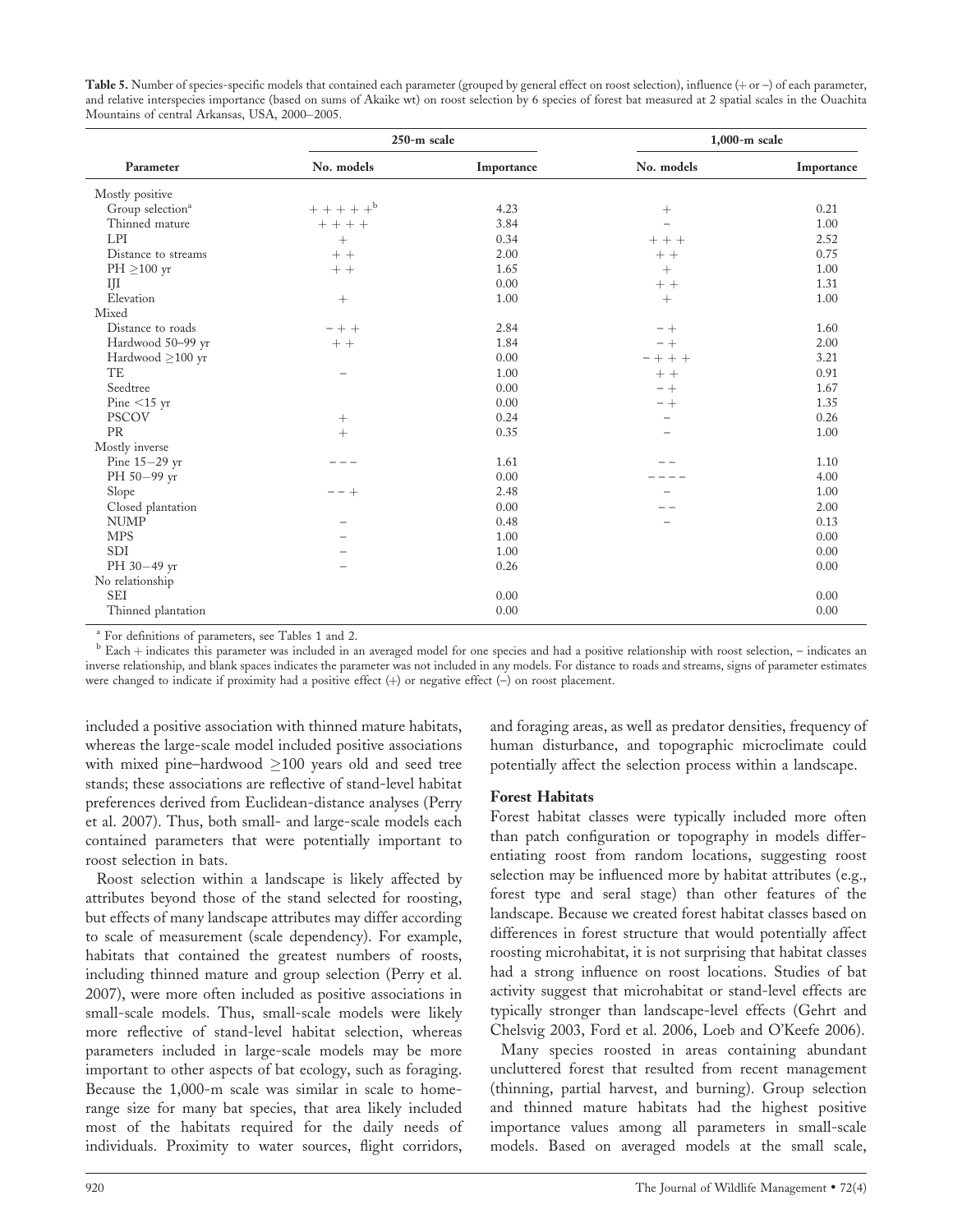northern long-eared bats, evening bats, Seminole bats, and eastern pipistrelles had a positive association with areas containing recently thinned mature forest and all species except Seminole bats demonstrated a positive association with areas containing abundant recently harvested group selection. These partially harvested areas retained the mature overstory pines and hardwoods used by many species for roosting but had reduced vertical clutter. Perry et al. (2007), using Euclidean distance analysis and a different definition of available habitat, found a similar affinity for roosting in (or close to) partially harvested or thinned forest stands for most species in this landscape. Other studies suggest some bat species prefer roosting in stands with relatively lower tree density or canopy coverage (e.g., Vonhof and Barclay 1996, Hutchinson and Lacki 2000, Kalcounis-Rüppell et al. 2005, Boyles and Aubrey 2006, Psyllakis and Brigham 2006). Furthermore, activity of many species is generally greater in less-cluttered habitats such as thinned stands (e.g., Erickson and West 1996, Menzel et al. 2002, Owen et. al. 2004), where open-forest conditions may facilitate flight and foraging. Thus, presence of naturally or silviculturally derived stands with reduced vertical structure and abundant overstory trees may prevail over other aspects of the landscape in affecting roost location for many forest bats, especially at smaller scales. In contrast, species such as eastern pipistrelles may roost more in mature, closed canopy forests with an abundant hardwood midstory, but they tend to roost in proximity to open forest habitats (Perry and Thill 2007a). Although bats frequently roosted in stands of mixed pine–hardwood forest 50–99 years old, areas of the basin that contained large homogeneous blocks of second-growth forest under limited management (such as the unharvested block) were used less for roosting than the more diversely forested areas.

The big brown bat, northern long-eared bat, and evening bat are cavity- and crevice-roosting species that relied greatly on snags for roosting (e.g., Rabe et al. 1998, Miles et al. 2006, Perry and Thill 2007c). Although we generated random locations geographically and without regard to available structures such as snags, it was unlikely most areas were lacking in snags because a widespread ice storm in winter 2000-2001 created abundant snags throughout the basin.

#### Topographic Metrics

Distance to streams was included in 2 small-scale models and 2 large-scale models, and it was a positive influence on roost selection for big brown bats, evening bats, and Seminole bats. Distance to water is often found to influence roost selection (Kalcounis-Rüppell et al. 2005). The importance of riparian areas to bats is well documented, providing both high-quality foraging and drinking areas (e.g., Grindal et al. 1999, Seidman and Zabel 2001, Menzel et al. 2005).

Distance to roads was included in 3 small-scale averaged models and 2 large-scale models. Roosts of red bats were more likely to be closer to roads than random locations at both scales, and northern long-eared bats were more likely to roost closer to roads than random at the small scale. However, roosts of eastern pipistrelles were more likely to be further from roads than random locations at both scales. Roads act as corridors, filters, edges, and barriers in landscapes (Forman 2003). Areas near roads may have a higher abundance of predators and thus, higher rates of predation compared with other locations. For example, 2 of the most common predators of birds and bird nests in the Ouachita Mountains, raccoons (Procyon lotor) and black rat snakes (Elaphe obsoleta obsoleta), favor hard forest edges for hunting (Durner and Gates 1993, Pedlar et al. 1997). Thus, bats might be expected to avoid roosting near roads if predation pressures were greater in these areas. In contrast, studies suggest that roads provide flight corridors or navigational references for bats (e.g., Limpens and Kapteyn 1991, Walsh and Harris 1996), and some bat species tend to forage and commute in edge habitats more than forest interiors and open, nonforested areas (Ekman and de Jong 1996, Verboom and Huitema 1997, Grindal and Brigham 1999, Hogberg et al. 2002). Consequently, some bats may prefer to roost in proximity to travel corridors.

Roads seemed to have little effect on roost placement of big brown bats, evening bats, and Seminole bats, perhaps because so much of the study area had been recently thinned. Before thinning, roads would have offered the least cluttered travel corridors for bats. Alternatively, roads may not influence roost selection for some species. For example, morphological and vocalization characteristics of the eastern pipistrelle suggest it is adapted to navigating in cluttered habitats (Menzel et al. 2005); thus, it may use roads less than other species.

Locations of bat roosts may be influenced by elevation and slope in mountainous areas such as the western United States (Ormsbee and McComb 1998, Rabe et al. 1998, Baker and Lacki 2006). We found elevation was included only in models for big brown bats; they were more likely to roost at higher elevations than random. However, because differences in elevation in our study area were generally  $<$  400 m, affinity of big brown bats for higher elevation areas may have resulted from differences in vegetation or management associated with elevation and not climatic factors such as temperature.

Slope was included in models for 3 species. Because areas of greater slope were typically not harvested due to operability constraints, areas of gentle slope were typically dominated by pines, and they were subjected more often to partial harvest or intensive management. Some species (Seminole bat and big brown bat) roosted in areas of gentle slope, likely because partial harvesting and thinning was concentrated in those areas and these treatments created the open pine habitats where both species roosted extensively; 79% of big brown roosts and 84% of Seminole bats roosts were in partially harvested or thinned stands dominated by pine.

#### Patch Configuration

Using mist nets, Gorrensen et al. (2005) found a greater number of significant responses in abundance of bat species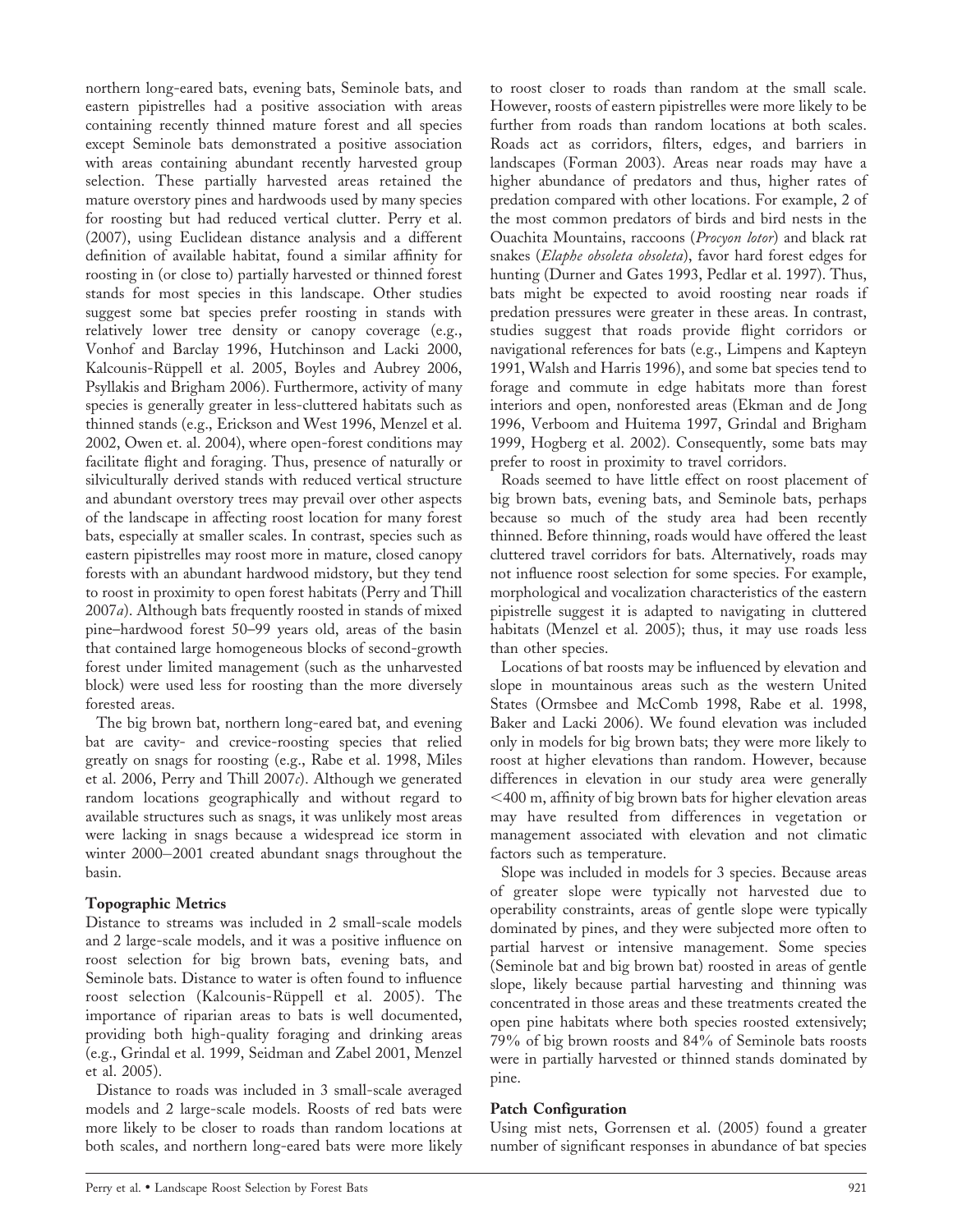to landscape patch metrics at larger than smaller scales. For roosting, we found patch metrics were included more often in large- than in small-scale models. Furthermore, importance values of patch metrics were generally greater at the large scale (average =  $0.68 \pm 0.28$  SE) than the small scale  $(0.49 \pm 0.14).$ 

Although forest landscape attributes commonly coincide with activity or presence of forest bats in agricultural areas that contain limited patches of forest (e.g., Gehrt and Chelsvig 2003, Murray and Kurta 2004), we expected responses to most landscape configuration metrics would be weak because the entire study area was forested (e.g., Ford et al. 2006, Loeb and O'Keefe 2006). Nonetheless, landscape patch configuration metrics were included in models for all species except big brown bats. The patch configuration parameter included most often in models was LPI, and it was included in models for northern long-eared bats, red bats, and eastern pipistrelles. Inclusion of this parameter suggested that these species were more likely to roost at sites dominated by a single large patch.

Effects of habitat diversity on roost locations differed among species; some species seemed to favor roosting at diverse sites and others seemingly roosted at homogeneous sites. At the small scale, eastern pipistrelles were more likely to roost at locations that provided greater habitat heterogeneity, with greater PR and PSCOV. Although eastern pipistrelles roosted mostly in unharvested patches of forest, they frequently roosted in small unharvested buffer strips along stream drains (greenbelts) within partially harvested stands (Perry et al. 2007, Perry and Thill 2007a). These partially harvested stands were aggregated in relatively large blocks (greater LPI), but they had greater within-stand diversity (e.g., greenbelts, group openings) than unharvested stands. In contrast, Seminole bats were more likely to roost in areas with lower patch richness (large scale) and lower amounts of edge (small scale), suggesting they roosted mostly in homogenous areas. Seminole bats roosted primarily in larger blocks of open forests that were dominated by pines and had little midstory; they rarely roosted in closed-canopy or unthinned forests, nor did they roost in greenbelts imbedded in thinned stands (Perry et al. 2007, Perry and Thill 2007b).

#### Model Accuracy

Strength of models for most species was moderate to high  $(R^2 \geq 0.30)$ , with the exception of models for red bats (small-scale  $R^2$  range = 0.16–0.20; large-scale  $R^2$  range = 0.05–0.12). Furthermore, 95% confidence intervals for most parameter estimates included in competing models (at both scales) for red bats contained zero, suggesting the usefulness of most parameters as predictors was low (Table 4). Small parameter effects and relatively low model strength suggest that red bats may be more of a habitat generalist than other species, as suggested by others (e.g., Hutchinson and Lacki 1999). In contrast, strength of models for male Seminole bats was relatively high (average small-scale  $R^2 = 0.62$ ; large-scale  $R^2 = 0.74$ ), and most confidence intervals for parameter estimates did not contain zero, possibly because

this species may prefer a narrower range of habitats (Perry and Thill  $2007b$ ). The small scale model for big brown bats had a relatively high coefficient of determination (average  $R^2 = 0.50$ , but most confidence intervals for parameter estimates contained zero, suggesting that the overall model explained much of the variation but most individual parameters had little predictive power. Future studies that use our models or parameters for a priori model construction should take into account both model strength  $(R^2)$  and significance of parameter estimates.

Patch configuration metrics included in 2 models appeared contradictory. At the 1,000-m scale, greater TE and lower NUMP were both included in the model for northern longeared roost sites. For evening bats at the 250-m scale, smaller MPS and lower number of patches were both included in the model. Reducing the number of patches should theoretically decrease edge and increase mean patch size in a defined area. Thus, we could not explain these contradictory parameters geometrically, and inclusion of some of those parameters may have been spurious.

# MANAGEMENT IMPLICATIONS

Because each species of bat differed somewhat in its response to landscape parameters and these responses varied at the scale of measure, a one-size-fits-all approach to managing a landscape for bats is likely inappropriate. Therefore, the importance of habitat diversity in areas of contiguous forest cannot be overemphasized. Large and small blocks of various forest types, homogenous and heterogeneous patterns of stand distribution, and proximity to roads each differed in their effects on different species. Our results suggest that a variety of stand types (pine and hardwood) and conditions (different successional stages and management treatments), varying in size and elevation and distributed in varying proximities to roads and water sources throughout a landscape, would likely provide the landscape components for roosting required to maintain a diverse community of forest bats in the Ouachita Mountains.

# ACKNOWLEDGMENTS

We thank D. A. Saugey for initial guidance with study methodology. We also thank S. A. Carter, J. H. Williamson, R. A. Buford, and students from Stephen F. Austin State University, University of Arkansas at Monticello, and Arkansas Tech University for field assistance. The Arkansas Game and Fish Commission provided partial funding for this study through the efforts of D. B. Sasse. Additional funding was provided by the Ouachita National Forest and the Ouachita Mountains Ecosystem Management Research and Demonstration Project through the efforts of L. D. Hedrick and J. M. Guldin, respectively. We thank E. C. Hellgren, T. J. O'Connell, W. M. Ford, J. Kilgo, N. E. Koerth, and D. M. Engle for review of earlier versions. The use of trade or firm names in this publication is for reader information and does not imply endorsement of any product or service by the United States Department of Agriculture.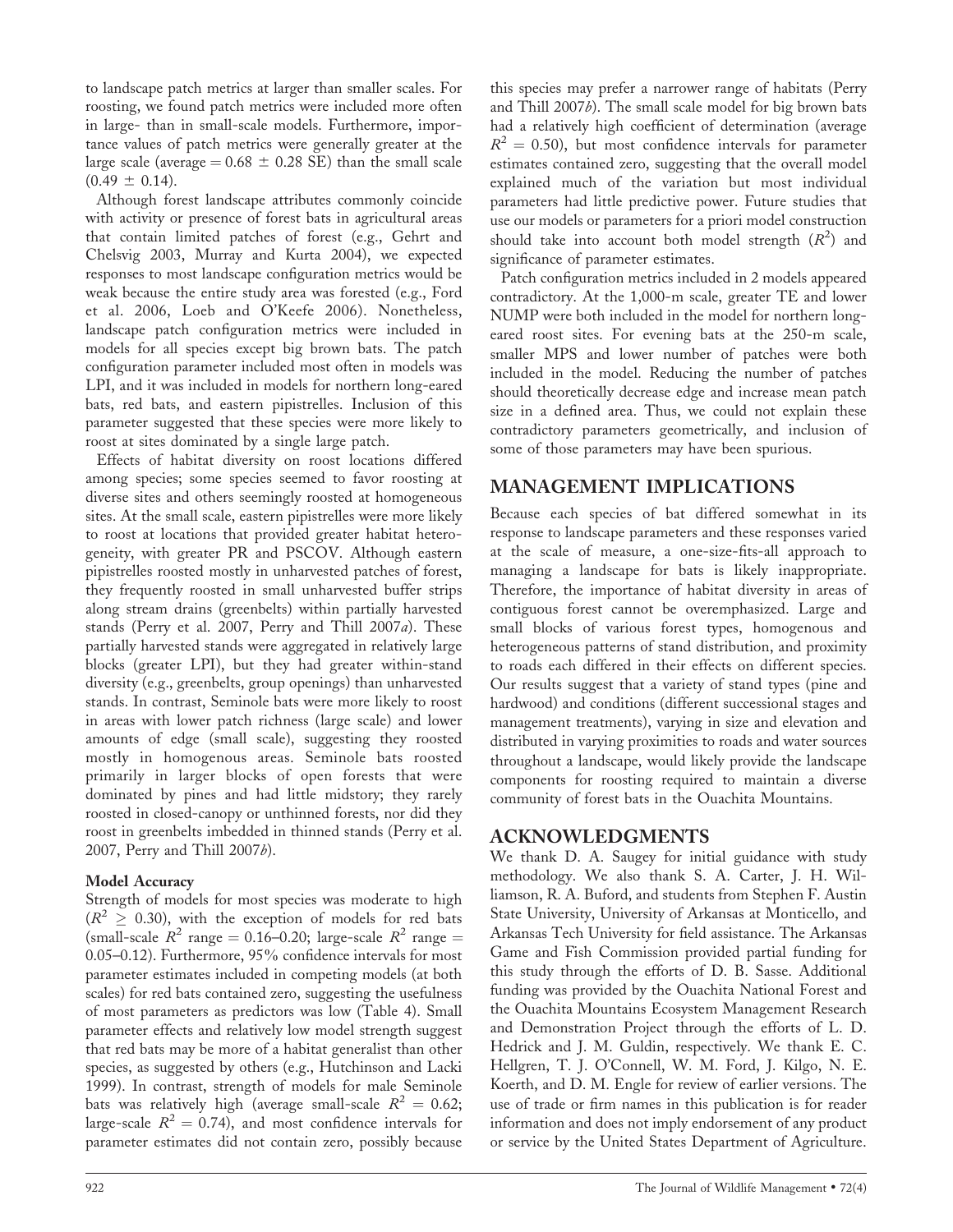### LITERATURE CITED

- Aldridge, H. D. J. N., and R. M. Brigham. 1988. Load carrying and maneuverability in an insectivorous bat: a test of the 5% ''rule'' of radiotelemetry. Journal of Mammalogy 69:379–382.
- Animal Care and Use Committee. 1998. Guidelines for the capture, handling, and care of mammals as approved by the American Society of Mammalogists. Journal of Mammalogy 79:1416–1431.
- Baker, M. D., and M. J. Lacki. 2006. Day-roosting habitat of female longlegged Myotis in ponderosa pine forests. Journal of Wildlife Management 70:207–215.
- Boyles, J. G., and D. P. Aubrey. 2006. Managing forests with prescribed fire: implications for a cavity-dwelling bat species. Forest Ecology and Management 222:108–115.
- Burnham, K. P., and D. R. Anderson. 2002. Model selection and multimodel inference: a practical information-theoretic approach. Springer-Verlag, New York, New York, USA.
- Carlile, D. W., J. R. Skalski, J. E. Batker, J. M. Thomas, and V. I. Cullinan. 1989. Determination of ecological scale. Landscape Ecology 2:203–213.
- Crampton, L. H., and R. M. R. Barclay. 1998. Selection of roosting and foraging habitat by bats in different-aged aspen mixedwood stands. Conservation Biology 12:1347–1358.
- Cryan, P. M., M. A. Bogan, and J. S. Altenbach. 2000. Effect of elevation on distribution of female bats in the Black Hills, South Dakota. Journal of Mammalogy 81:719–725.
- Durner, G. M., and J. E. Gates. 1993. Spatial ecology of black rat snakes on Remington Farms, Maryland. Journal of Wildlife Management 57: 812–826.
- Ekman, M., and J. de Jong. 1996. Local patterns of distribution and resource utilization of four bat species (Myotis brandti, Eptesicus nilssoni, Plecotus auritus, and Pipistrellus pipistrellus) in patchy and continuous environments. Journal of Zoology 238:571–580.
- Elkie, P., R. Rempel, and A. Carr. 1999. Patch analyst user's manual. Ontario Ministry of Natural Resources Northwest Science and Technology TM-002, Thunder Bay, Ontario, Canada.
- Elmore, L. W., D. A. Miller, and F. J. Vilella. 2005. Foraging area size and habitat use by red bats (Lasiurus borealis) in an intensively managed pine landscape in Mississippi. American Midland Naturalist 153:405–417.
- Encarnação, J. A., U. Kierdorf, D. Holweg, U. Jasnoch, and V. Wolters. 2005. Sex-related differences in roost-site selection by Daubenton's bats Myotis daubentonii during the nursery period. Mammal Review 35: 285–294.
- Erickson, J. L., and S. D. West. 2003. Associations of bats with local structure and landscape features of forested stands in western Oregon and Washington. Biological Conservation 109:95–102.
- Ford, W. M., J. M. Menzel, M. A. Menzel, J. W. Edwards, and J. C. Kilgo. 2006. Presence and absence of bats across habitat scales in the upper coastal plain of South Carolina. Journal of Wildlife Management 70: 1200–1209.
- Forman, R. T. T. 2003. Land mosaics: the ecology of landscapes and regions. Cambridge University Press, New York, New York, USA.
- Gehrt, S. D., and J. E. Chelsvig. 2003. Bat activity in an urban landscape: patterns at the landscape and microhabitat scale. Ecological Applications 13:939–950.
- Gorrensen, P. M., and M. R. Willig. 2004. Landscape responses of bat activity to habitat fragmentation in Atlantic forests of Paraguay. Journal of Mammalogy 85:688–697.
- Gorrensen, P. M., M. R. Willig, and R. E. Strauss. 2005. Multivariate analysis of scale-dependent associations between bats and landscape structure. Ecological Applications 15:2126–2136.
- Grindal, S. D., and R. M. Brigham. 1999. Impacts of forest harvesting on habitat use by foraging insectivorous bats at different spatial scales. Ecoscience 6:25–34.
- Grindal, S. D., J. L. Morrissette, and R. M. Brigham. 1999. Concentration of bat activity in riparian habitats over an elevational gradient. Canadian Journal of Zoology 77:972–977.
- Gutzwiller, K. J., and W. C. Barrow, Jr. 2001. Bird-landscape relations in the Chihuahuan Desert: coping with uncertainties about predictive models. Ecological Applications 11:1517–1532.
- Hogberg, L. K., K. J. Patriquin, and R. M. R. Barclay. 2002. Use by bats of patches of residual trees in logged areas of the boreal forest. American Midland Naturalist 148:282–288.
- Hosmer, D. W., and S. Lemeshow. 2000. Applied logistic regression, second edition. John Wiley and Sons, Inc. New York, New York, USA.
- Hutchinson, J. T., and M. J. Lacki. 1999. Foraging and habitat use of red bats in mixed mesophytic forests of the Cumberland Plateau, Kentucky. Pages 171–177 in J. W. Stringer and D. L. Loftus, editors. Proceedings of the 12th central hardwood forest conference, USDA Forest Service General Technical Report SRS-GTR-24, Asheville, North Carolina, USA.
- Hutchinson, J. T., and M. J. Lacki. 2000. Selection of day roosts by red bats in mixed mesophytic forests. Journal of Wildlife Management 64:87–94.
- Kalcounis-Rüppell, M. C., J. M. Psyllakis, and R. M. Brigham. 2005. Tree roost selection by bats: an empirical synthesis using meta-analysis. Wildlife Society Bulletin 33:1123–1132.
- Krishon, D. M., M. A. Menzel, T. C. Carter, and J. Laerm. 1997. Notes on the home range of four species of vespertilionid bats (Chiroptera) on Sapelo Island, Georgia. Georgia Journal of Science 55:215–223.
- Limpens, H. J. G. A., and K. Kapteyn. 1991. Bats, their behavior and linear landscape elements. Myotis 29:63–71.
- Loeb, S. C., and J. M. O'Keefe. 2006. Habitat use by forest bats in South Carolina in relation to local, stand, and landscape characteristics. Journal of Wildlife Management 70:1210–1218.
- McGarigal, K., and B. J. Marks. 1995. FRAGSTATS: spatial pattern analysis program for quantifying landscape structure. USDA Forest Service General Technical Report PNW-GTR-351, Portland, Oregon, USA.
- Menzel, M. A., T. C. Carter, J. M. Menzel, W. M. Ford, and B. R. Chapman. 2002. Effects of group selection silviculture in bottomland hardwoods and the spatial activity patterns of bats. Forest Ecology and Management 162:209–218.
- Menzel, J. M., M. A. Menzel, J. C. Kilgo, W. M. Ford, J. W. Edwards, and G. F. McCracken. 2005. Effects of habitat and foraging height on bat activity in the coastal plain of South Carolina. Journal of Wildlife Management 69:235–245.
- Miles, A. C., S. B. Castleberry, D. A. Miller, and L. M. Conner. 2006. Multi-scale roost site selection by evening bats on pine-dominated landscapes in southwest Georgia. Journal of Wildlife Management 70: 1191–1199.
- Murray, S. W., and A. Kurta. 2004. Nocturnal activity of the endangered Indiana bat (Myotis soldalis). Journal of Zoology 262:197-206.
- Nagelkerke, N. J. D. 1991. A note on a general definition of the coefficient of determination. Biometrika 78:691–692.
- Ormsbee, P. C., and W. C. McComb. 1998. Selection of day roosts by female long-legged Myotis in the central Oregon Cascade Range. Journal of Wildlife Management 62:596–603.
- Owen, S. F., M. A. Menzel, J. W. Edwards, W. M. Ford, J. M. Menzel, B. R. Chapman, P. B. Wood, and K. V. Miller. 2004. Bat activity in harvested and intact stands in the Allegheny Mountains. Northern Journal of Applied Forestry 21:154–159.
- Pedlar, J. H., L. Fahrig, and H. G. Merriam. 1997. Raccoon habitat use at 2 spatial scales. Journal of Wildlife Management 61:102–112.
- Peduzzi, P., J. Cancato, E. Kemper, T. R. Holford, and A. Feinstein. 1996. A simulation of the number of events per variable in logistic regression analysis. Journal of Clinical Epidemiology 99:1373–1379.
- Perry, R. W., and R. E. Thill. 2007a. Tree roosting by male and female eastern pipistrelles in a forested landscape. Journal of Mammalogy 88: 974–981.
- Perry, R. W., and R. E. Thill. 2007b. Summer roosting by adult male Seminole bats in the Ouachita Mountains, Arkansas. American Midland Naturalist 158:361–368.
- Perry, R. W., and R. E. Thill. 2007c. Roost selection by male and female northern long-eared bats in a pine-dominated landscape. Forest Ecology and Management 247:220–226.
- Perry, R. W., R. E. Thill, and D. M. Leslie, Jr. 2007. Selection of roosting habitat by forest bats in a diverse forested landscape. Forest Ecology and Management 238:156–166.
- Psyllakis, J. M., and R. M. Brigham. 2006. Characteristics of diurnal roosts used by female Myotis bats in sub-boreal forests. Forest Ecology and Management 223:93–102.
- Rabe, M. J., T. E. Morrell, H. Green, J. C. deVos, Jr., and C. R. Miller. 1998. Characteristics of ponderosa pine snag roosts used by reproductive bats in northern Arizona. Journal of Wildlife Management 62:612–621.
- Racey, P. A. 1974. Ageing and the assessment of reproduction status of pipistrelle bats, Pipistrellus pipistrellus. Journal of Zoology 173:264–271.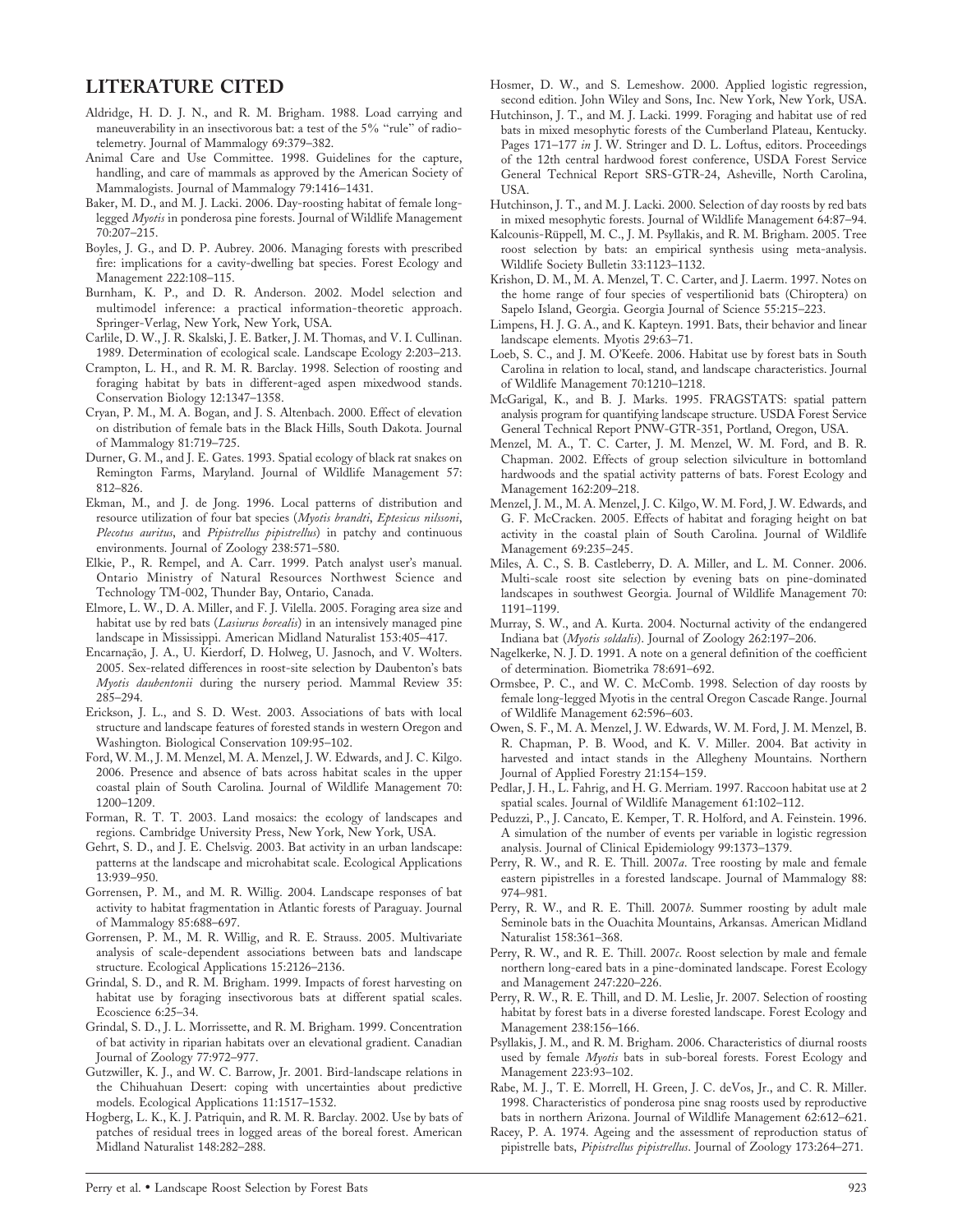SAS Institute. 2000. SAS/STAT user's guide, Version 8 edition. SAS Institute, Cary, North Carolina, USA.

- Seidman, V. M., and C. J. Zabel. 2001. Bat activity along intermittent streams in northwestern California. Journal of Mammalogy 82:738–747.
- Skiles, A. 1981. Arkansas climate atlas. Arkansas Energy Office, Arkansas Industrial Development Commission, Little Rock, Arkansas, USA.
- Turner, M. G. 1989. Landscape ecology: the effect of pattern on process. Annual Review of Ecology and Systematics 20:171–197.
- Turner, M. G., R. V. O'Neill, R. H. Gardner, and B. T. Milne. 1989. Effects of changing spatial scale on the analysis of landscape pattern. Landscape Ecology 3:153–162.
- Verboom, B., and H. Huitema. 1997. The importance of linear landscape elements for the pipistrelle Pipistrellus pipistrellus and the serotine bat Eptesicus serotinus. Landscape Ecology 12:117–125.
- Vonhof, M. J., and R. M. R. Barclay. 1996. Roost-site selection and roosting ecology of forest-dwelling bats in southern British Columbia. Canadian Journal of Zoology 74:1797–1805.
- Walsh, A. L., and S. Harris. 1996. Foraging habitat preferences of vespertilionid bats in Britain. Journal of Applied Ecology 33:508–518.

Associate Editor: Kuenzi.